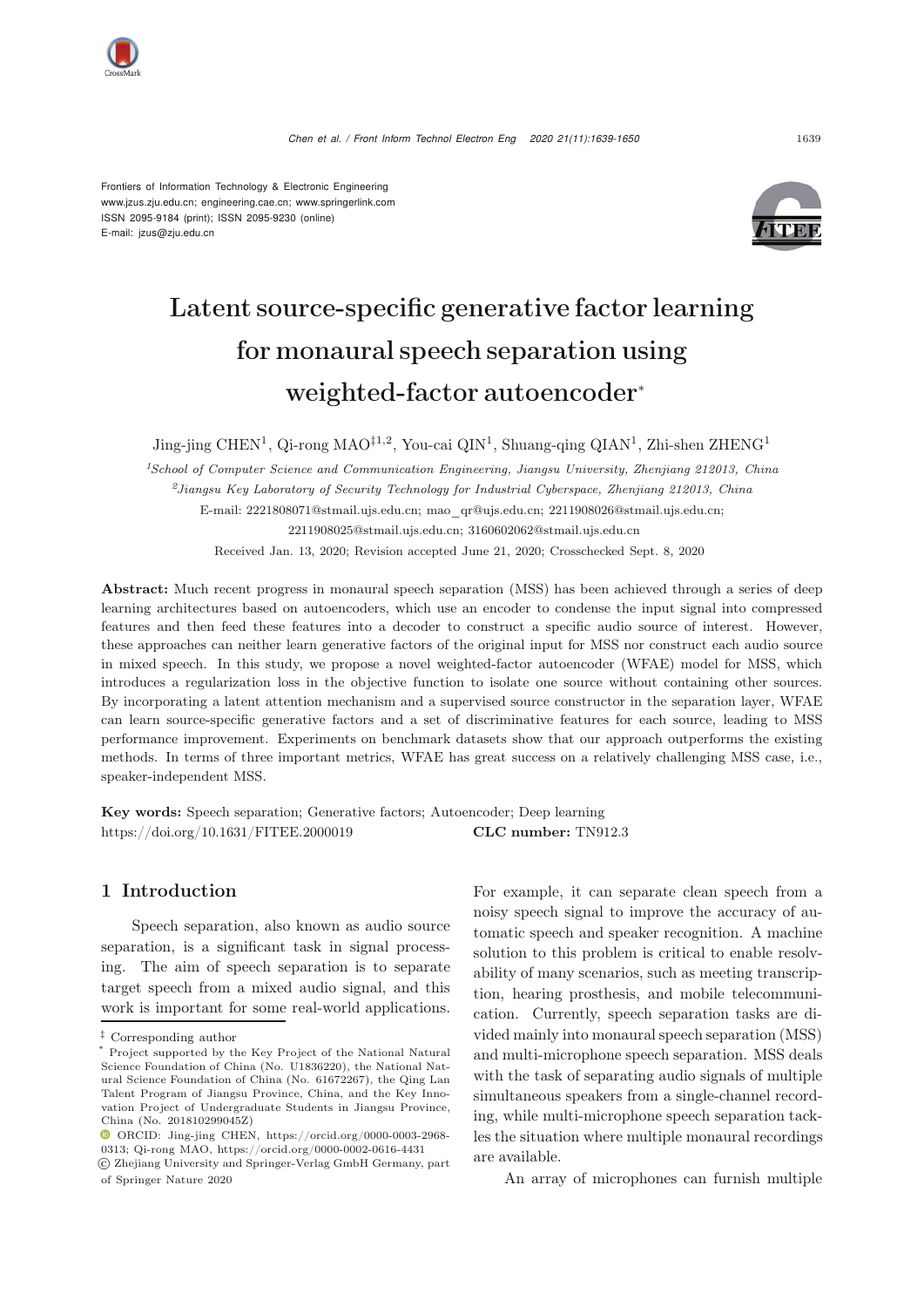monaural recordings, which may include information indicating the spatial locations of the audio sources. When there are multiple mixed audio signals, we can make full use of these spatial locations to achieve the goal of speech separation [\(Qian et al.](#page-11-0), [2018](#page-11-0)). The main solutions are independent component analysis [\(Hyvärinen and Oja](#page-11-1), [2000;](#page-11-1) [Araki et al.](#page-10-0), [2007](#page-10-0)), beamforming [\(Benesty et al.](#page-10-1), [2008](#page-10-1)), and so on. However, it is more common to address the problem of MSS in daily life, which is typically more difficult than its multi-microphone counterpart. In general, MSS is more common and highly challenging.

Despite the challenging nature of this task, a number of approaches for MSS have been proposed in previous work. These approaches can be divided roughly into two categories, namely traditional methods and deep learning approaches. Before deep learning, many popular techniques have been used to solve the problem of MSS, such as computational auditory scene analysis (CASA) [\(Bregman](#page-10-2), [1990;](#page-10-2) [Brown and Cooke](#page-10-3), [1994;](#page-10-3) [Wang DL and Brown](#page-11-2), [2006;](#page-11-2) [Hu and Wang, 2013](#page-11-3)), non-negative matrix factorization (NMF) [\(Schmidt and Olsson, 2006;](#page-11-4) [Smaragdis,](#page-11-5) [2007](#page-11-5)), and Bayesian methods [\(Nadas et al.](#page-11-6), [1989;](#page-11-6) [Ghahramani and Jordan, 1997;](#page-10-4) [Roweis](#page-11-7), [2001](#page-11-7)). In recent years, many approaches based on deep learning have been proposed to deal with various difficult problems [\(Gou et al.](#page-10-5), [2018](#page-10-5); [Xia et al.](#page-11-8), [2019\)](#page-11-8). Similarly, [many](#page-10-6) [techniques](#page-10-6) [\(Huang et al.](#page-11-9)[,](#page-10-6) [2014](#page-11-9)[;](#page-10-6) Hershey et al., [2016](#page-10-6); [Wang YN et al.](#page-11-10), [2016;](#page-11-10) [Chen et al.](#page-10-7), [2017;](#page-10-7) [Yu et al., 2017](#page-11-11); [Luo and Mesgarani, 2019;](#page-11-12) [Luo et al.](#page-11-13), [2019](#page-11-13)) based on neural networks have been used to solve the task of MSS. For example, [Huang et al.](#page-11-9) [\(2014](#page-11-9)) proposed joint optimization of the deep learning models (deep neural networks and recurrent networks) with an extra masking layer, which enforces a reconstruction constraint. Some researchers applied autoencoder or related methods to the task of speech separation [\(Grais and Plumbley, 2017](#page-10-8); [Osako et al.](#page-11-14), [2017](#page-11-14); [Pandey et al.](#page-11-15)[,](#page-11-17) [2018](#page-11-15)[;](#page-11-17) [Williamson](#page-11-16)[,](#page-11-17) [2018;](#page-11-16) Karamatlı et al., [2019](#page-11-17)), and their results showed that the autoencoder and variational autoencoder (VAE) can learn the inherent latent representation of a source by encoding the non-linear dependencies. However, these approaches directly use a decoder to construct a specific audio source of interest, ignoring the process of reconstructing the original mixed signal. This signal cannot learn the generative factors of the original input, leading to negative effect on separation

performance.

In this study, we propose a novel weighted-factor autoencoder (WFAE), which maintains all parts of the original autoencoder and adds a new separation layer constrained by a regularization loss. By incorporating a latent attention mechanism and a supervised source constructor, our WFAE can learn source-specific generative factors and a set of discriminative features for each source, thus achieving better separation performance. The contributions of this study are as follows:

1. To the best of our knowledge, this is the first work that introduces generative factors when applying autoencoders or related architectures to MSS.

2. We use a latent attention mechanism to weigh the generative factors of the mixed speech signal, to learn source-specific generative factors and a set of discriminative features for each acoustic source. Extensive experiments on benchmark datasets show that our proposed approach significantly outperforms the current methods, and that our model has great success on a relatively challenging MSS case, i.e., speaker-independent MSS.

## 2 Related work

In this section, we provide the background on MSS. Two main research directions have been studied in the field of MSS: (1) traditional methods; (2) deep learning approaches. We briefly review traditional methods, and then focus on deep learning approaches as they are more related to this work.

# 2.1 Traditional methods for monaural speech separation

Traditional methods for MSS consist of three techniques: (1) CASA; (2) NMF; (3) Bayesian methods. Inspired by the perceptual ability of human beings to extract signals of interest from background sounds, C[ASA](#page-11-2) [\(Brown and Cooke](#page-10-3)[,](#page-11-2) [1994;](#page-10-3) Wang DL and Brown, [2006](#page-11-2); [Hu and Wang, 2013\)](#page-11-3) has been used to deal with MSS. Generally, there are two main stages in CASA methods: segmentation and grouping. Segmentation decomposes a mixed signal into time-frequency (T-F) segments and the simultaneous and sequential grouping gathers the T-F segments to extract a particular speaker from the mixed signal. Various segmentation and grouping regulations have been used to assemble T-F segments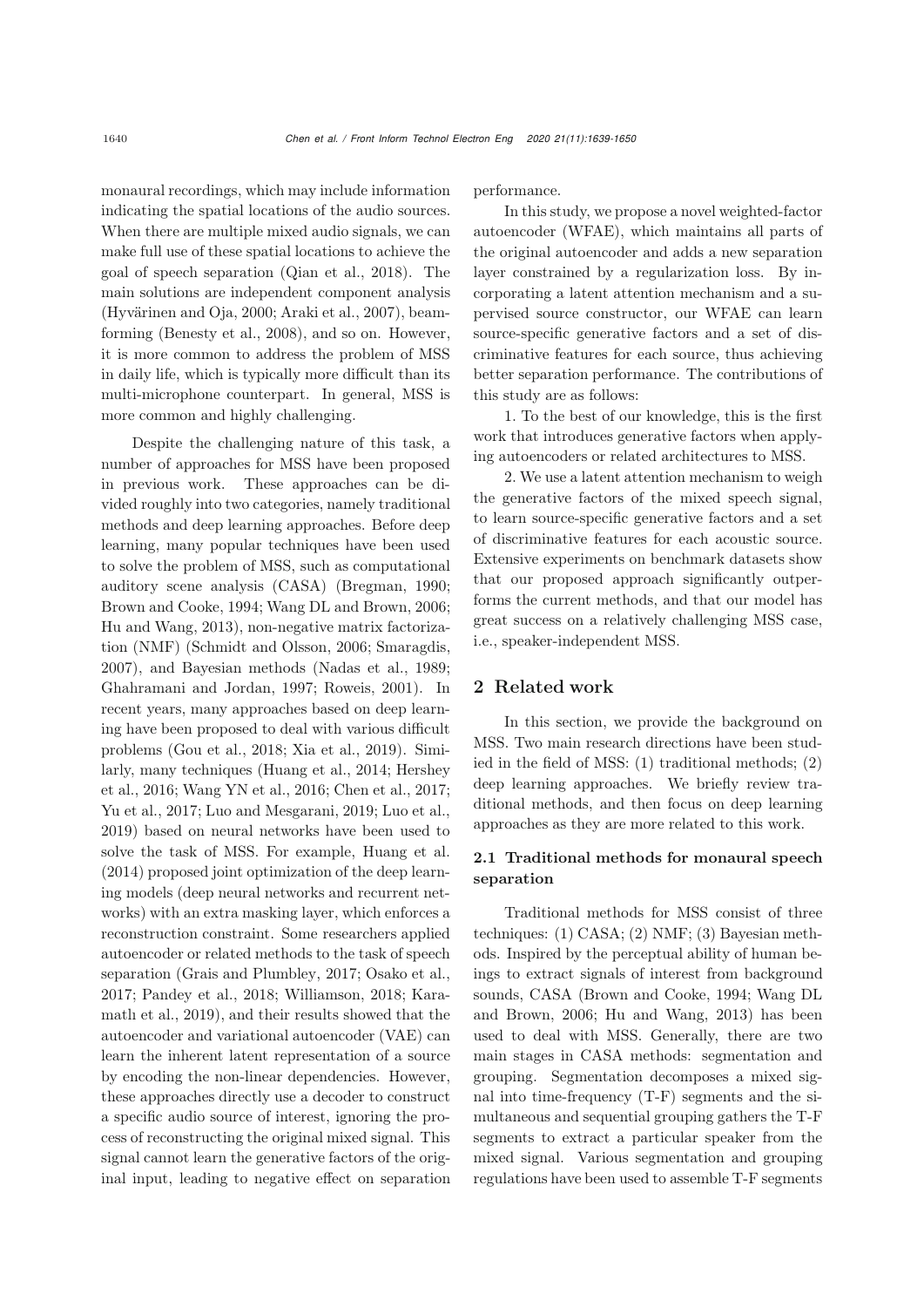that are believed to pertain to the same speaker. On the other hand, NMF [\(Schmidt and Olsson, 2006;](#page-11-4) [Smaragdis](#page-11-5), [2007](#page-11-5)) decomposes the spectrogram of the mixed signal into specific activations relating to each speaker with non-negative dictionaries, and an individual target signal from these activations can be approximated using these dictionaries. Apart from the above popular techniques, Bayesian methods such as factorial hidd[en](#page-10-4) [Markov](#page-10-4) [model](#page-10-4) [\(HMM\)](#page-10-4) [\(](#page-10-4)Ghahramani and Jordan, [1997](#page-10-4); [Roweis, 2001](#page-11-7)) have been explored. However, these methods are not always applicable in practical scenarios because of the lack of prior knowledge of speakers. In addition, limited to modeling capabilities, these methods introduce only moderate performance gain and lag far behind human ability.

# 2.2 Deep learning approaches for monaural speech separation

In general, deep learning approaches can be grouped into three categories: (1) conventional regression algorithms; (2) clustering-related methods; (3) autoencoder-related approaches. Using a conventional regression algorithm, [Wang YN et al.](#page-11-10) [\(2016](#page-11-10)) extended a deep neural network (DNN) approach to unsupervised speech separation of two speakers who are both unknown, and measured the dependence of this approach on the distance between target speaker and a competing speaker. [Huang et al.](#page-11-9) [\(2014](#page-11-9)) explored learning the optimal hidden representations to reconstruct the target spectra by a method of deep learning, and proposed a discriminative training criterion for the neural networks to further enhance separation performance.

Clustering-related methods have been proposed to address the label permutation problem in speech separation. For example, to predict the segmentation labels of the target speech from the mixture, [Hershey et al.](#page-10-6) [\(2016\)](#page-10-6) trained a deep clustering network to allot contrastive embedding vectors to each T-F region of the spectrogram. A novel neural network framework called a deep attractor network [\(Chen et al.](#page-10-7), [2017](#page-10-7)), which creates attractor points in a high-dimensional embedding space, has been proposed to solve general speech separation problems. Compared with deep clustering, the main advantage of the deep attractor network is efficiency in performing end-to-end mapping, and the main drawback of the deep attractor network is the added complexity associated with estimating attractor points during inference.

In recent years, there have been some approaches that attempt to separate monaural speech using autoencoders or related frameworks. For example, in [Grais and Plumbley](#page-10-8) [\(2017](#page-10-8)), an autoencoder was changed to a supervised mode, keeping the model structure unchanged excepting for the output. The output of the model was no longer devoted to reconstructing the given input, but rather to the construction of a specific audio signal of interest. This method uses the fundamental frame of the autoencoder to achieve speech separation, and trains an autoencoder for each type of source while treating other sources as background noise. A similar structure has been adopted [\(Pandey et al., 2018](#page-11-15)) with the difference of turning the autoencoder into a variational autoencoder. It uses an encoder to learn robust compressed features of sources corrupted with noise, and the compressed features are then fed to a decoder to yield the separated source. This type of approach is intended to learn the compressed features of the input data and then use these compressed features to construct the target audio signal of interest. In [Karamatlı et al.](#page-11-17) [\(2019](#page-11-17)), a weak supervision method was used for learning to separate short utterance mixtures. This applies only class information rather than complete knowledge of the source signals. In addition, [Osako et al.](#page-11-14) [\(2017\)](#page-11-14) employed the autoencoder mechanism for dictionary training such that the non-linear network can encode the target source with higher expressiveness than a generative NMF model. In fact, it uses deep autoencoders as dictionaries to represent sources. [Williamson](#page-11-16) [\(2018](#page-11-16)) presented an approach that uses a deep denoising autoencoder to estimate phase-aware training targets from phase-aware input features. The pivotal difference between Williamson (2018)'s approach and all the other approaches is that deep learning is used to map phase-aware features to phase-aware training targets. The above studies proved the feasibility of the autoencoder method through experiments.

While these autoencoder-related methods can learn the inherent latent representation of a source by encoding the non-linear dependencies, the existing autoencoder-based methods neither ensure that the compressed features capture the generative factors of the original input, nor construct each audio source in the mixed speech. To deal with this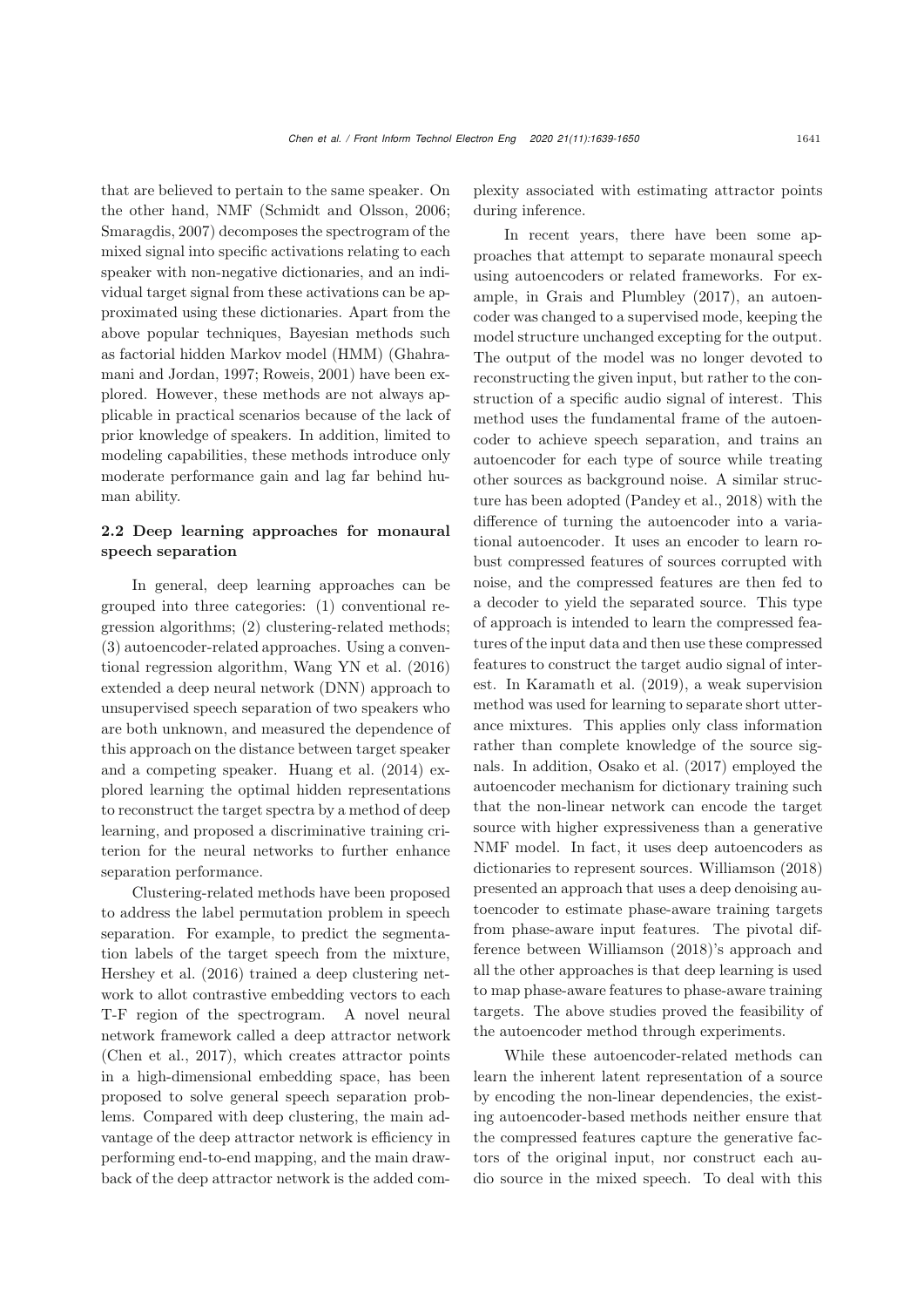problem, we propose a novel WFAE model inspired by the autoencoder-based MSS methods. Our WFAE method introduces a latent attention mechanism and a supervised source constructor in a separation layer to learn source-specific generative factors and a set of discriminative features for each source, while maintaining all parts of the original autoencoder to ensure that the compressed features capture the generative factors of the input signal.

## 3 Weighted-factor autoencoder

#### 3.1 Extracted features and training target

In this study, short-time Fourier transform (STFT) features are extracted for MSS, comprising the STFT magnitude spectra and STFT phase spectra. Specifically, as described in [Yu et al.](#page-11-11) [\(2017](#page-11-11)), we denote the set of clean source signals in the time domain as  $x_s(t)$  ( $s = 1, 2, ..., S$ ) and the mixed signal sequence as  $y(t) = \sum_{s=1}^{S} x_s(t)$ , where S is the number of speech sources. The STFT features of clean source signals  $x<sub>s</sub>(t)$  and the mixed signal sequence  $y(t)$  are denoted as  $\mathbf{X}_s(t, f)$  and  $Y(t, f) = \sum_{s=1}^{S} X_s(t, f)$ , respectively, for time t and frequency  $f$ . In general, it is assumed that only the STFT magnitude spectra of the speech signal are provided during separation, and that phase information is used only when recovering the time-domain waveforms, even though some researchers studied speech separation with phase spectra [\(Erdogan et al.](#page-10-9), [2015](#page-10-9); [Williamson](#page-11-16), [2018\)](#page-11-16). So, given the magnitude spectra  $|Y(t, f)|$  of the mixture, the goal of MSS is to recover the magnitude spectra  $|\mathbf{X}_s(t, f)|$  of each audio source.

In the field of MSS, it is important to define a suitable training target for learning. There are two main training objectives: masking targets and mapping targets. The first describes the T-F relationship between clean speeches and mixed speech, and the other maps the spectra representation of clean speeches directly. In our proposed method, we use one of the most common masking targets, the spectral magnitude mask [\(Wang YX et al., 2014\)](#page-11-18). The spectral magnitude mask is defined based on the STFT features of clean speeches and mixed speech:

$$
M_s(t, f) = \frac{|X_s(t, f)|}{|Y(t, f)|}.
$$
 (1)

Here, take Eq. (1) as the training target of our model.

# 3.2 Architecture of weighted-factor autoencoder

In this subsection, we propose a novel autoencoder-based model called WFAE to learn source-specific generative factors and discriminative features for MSS. The architecture of WFAE is shown in Fig. [1,](#page-4-0) which consists of an encoder, a decoder, and a separation layer. The function of the encoder is to condense the input mixed voice signal into compressed features *z*, and the decoder is used to make sure that the compressed features *z* capture the generative factors of the original signal by reconstructing the given input. The separation layer is designed to separate the mixed speech and obtain the clean speech of each source. Next, we will describe our model in detail.

#### 3.2.1 Encoder

We use the convolutional neural network (CNN) as an encoder to model a sequence of frames. This is consistent with the adoption of CNN in most curre[nt](#page-10-8) [autoencoder](#page-10-8) [or](#page-10-8) [related](#page-10-8) [work](#page-10-8) [\(](#page-10-8)Grais and Plumbley, [2017;](#page-10-8) [Hsu et al.](#page-11-19), [2017](#page-11-19); [Zhang and Zhang](#page-11-20), [2018;](#page-11-20) [Karamatlı et al., 2019](#page-11-17)). CNN can not only deal with a segment of speech signal at one time, but also ensure that the parameters of the model are limited to a certain extent. The structure of the proposed encoder is based on [Hsu et al.](#page-11-19) [\(2017\)](#page-11-19), where 1-by-*F* filters are applied at the first convolutional layer and *w*-by-1 filters are applied at the remaining layers. *F* represents the number of frequency bins, i.e., 129 in this study. As recommended in [Radford et al.](#page-11-21) [\(2016\)](#page-11-21), instead of using a pooling layer, we make the stride size >1 for down-sampling along the time axis. In the (inChannel, outChannel)–kernel size–(strideW, strideH) format, the encoder model has one (1, 64)–  $(1, 129)$ – $(1, 1)$  convolutional layer, one  $(64, 128)$ –  $(3, 1)$ – $(2, 1)$  convolutional layer, one  $(128, 256)$ – $(3, 1)$  $1)-(2, 1)$  convolutional layer, and a flattened layer. Then, the layer of generative factors with 256 units is connected to the flattened layer of the encoder.

We first obtain the waveform of the mixed speech signal, and then extract STFT features from the waveform. The magnitude spectra of STFT are compressed as low-dimensional compressed features *z* by the encoder. Note that *z* will capture the generative factors of the input speech signal as long as we use a decoder to reconstruct the given input. *z*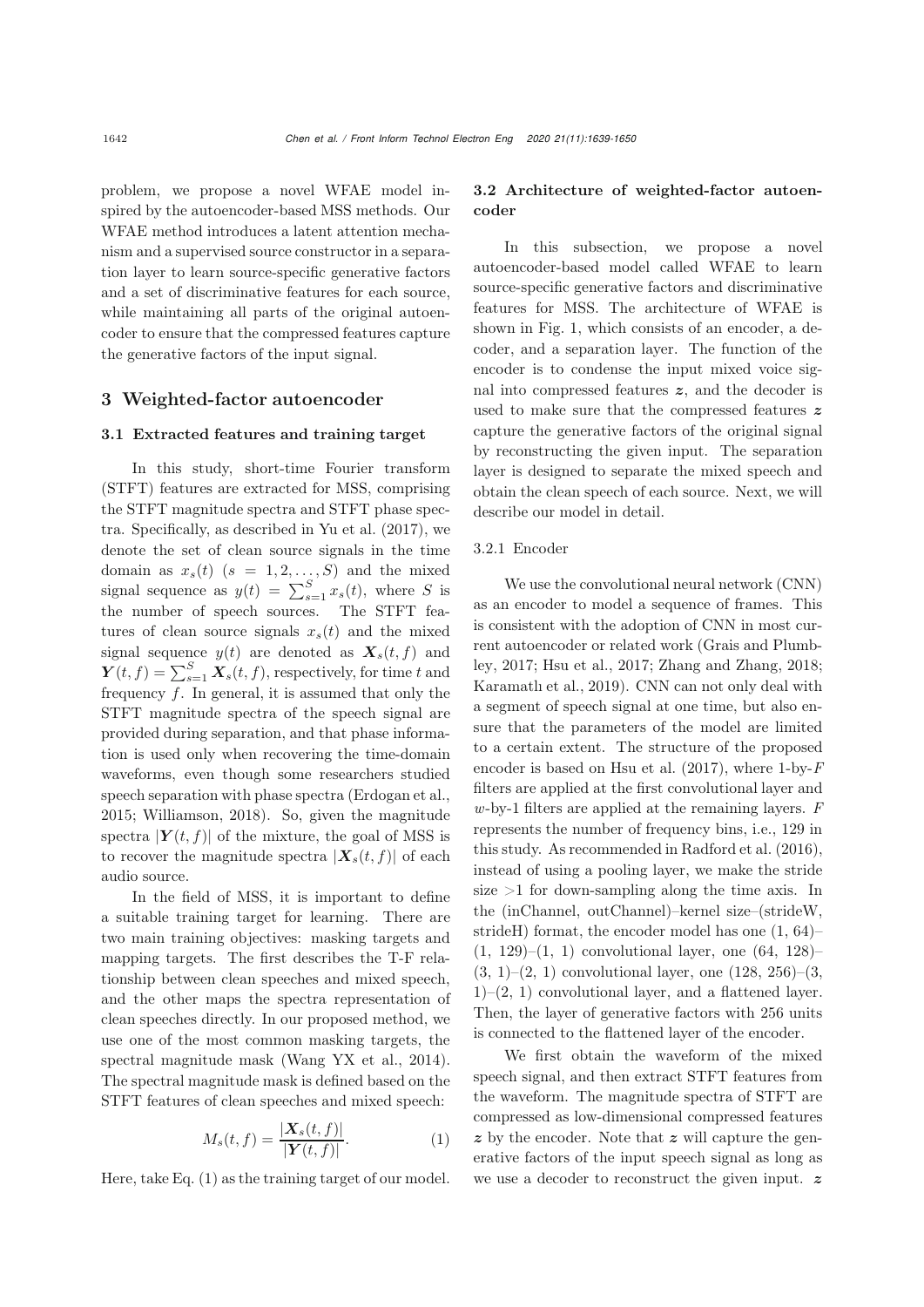

<span id="page-4-0"></span>Fig. 1 Architecture of our weighted-factor autoencoder References to color refer to the online version of this figure

can be denoted as

$$
z = \text{ReLu}(W^{\text{e}}\text{encoder}(|Y(t,f)|) + b^{\text{e}}), \quad (2)
$$

where  $|\mathbf{Y}(t, f)|$  represents the STFT magnitude spectra of the input speech at time  $t$  with frequency bins  $f$ . W<sup>e</sup> and  $b^e$  represent the weight and bias of the layer of generative factors, respectively.

#### 3.2.2 Decoder

To ensure that the compressed features *z* in the encoder grasp the generative factors of the original speech signal, it is necessary to train a decoder to reconstruct the given input. In the decoder, we use a network architecture that is symmetrical to the encoder. This is a common technique for autoencoders. Here, we define the reconstruction loss as

<span id="page-4-1"></span>
$$
L_{\text{reconstruction}} = \frac{1}{TF} |||\tilde{\boldsymbol{Y}}(t,f)| - |\boldsymbol{Y}(t,f)||^2, \quad (3)
$$

where  $T$  and  $F$  denote the numbers of time frames and frequency bins, respectively.  $|\tilde{Y}(t, f)|$  denotes the reconstructed signal corresponding to homologous  $|\mathbf{Y}(t, f)|$ .  $|\tilde{\mathbf{Y}}(t, f)|$  can be formulated by  $|\tilde{Y}(t, f)| = \text{ReLu}(\text{decoder}(z)).$ 

#### 3.2.3 Separation layer

To learn specific-source generative factors for each source, an attention mechanism and a constructor are used in the separation layer (Fig. [1\)](#page-4-0). As can be seen from the red dashed frame in Fig. [1,](#page-4-0) the

attention mechanism is used to weigh generative factors *z*, and there are two outputs because our experiment is aimed at learning source-specific generative factors  $z_s$  ( $s \in \{1,2\}$ ) for two audio sources, female speech and male speech. The detailed form of the attention mechanism is shown in Fig. [2,](#page-5-0) and the generative factors *z* are connected to two fully connected layers separately. After softmax activation, we can obtain the attention weights of the generative factors *z* for each audio source:

$$
a_s = \text{softmax}(W^s z + b^s),\tag{4}
$$

where  $s = 1, 2$ , and  $W^s$  and  $b^s$  represent the weights and biases of the fully connected layers, respectively. Then, the source-specific generative factors *z<sup>s</sup>* for each speaker are given by

$$
z_s = a_s z. \t\t(5)
$$

The constructor is shown in the grey dashed line in Fig. [1,](#page-4-0) and its architecture is symmetrical to that of the encoder. It is used to construct a spectral magnitude mask of each source according to the corresponding generative factors.

As mentioned in Section 3.1, the goal of MSS is to recover the magnitude spectra  $|\mathbf{X}_s(t, f)|$  of each audio source. Therefore, we take the spectral magnitude mask  $M_s(t, f)$  as the training target of our model. From these setups, we construct the loss function of the separation layer in the following way: We multiply the  $\tilde{M}_s(t, f)$  obtained by our model with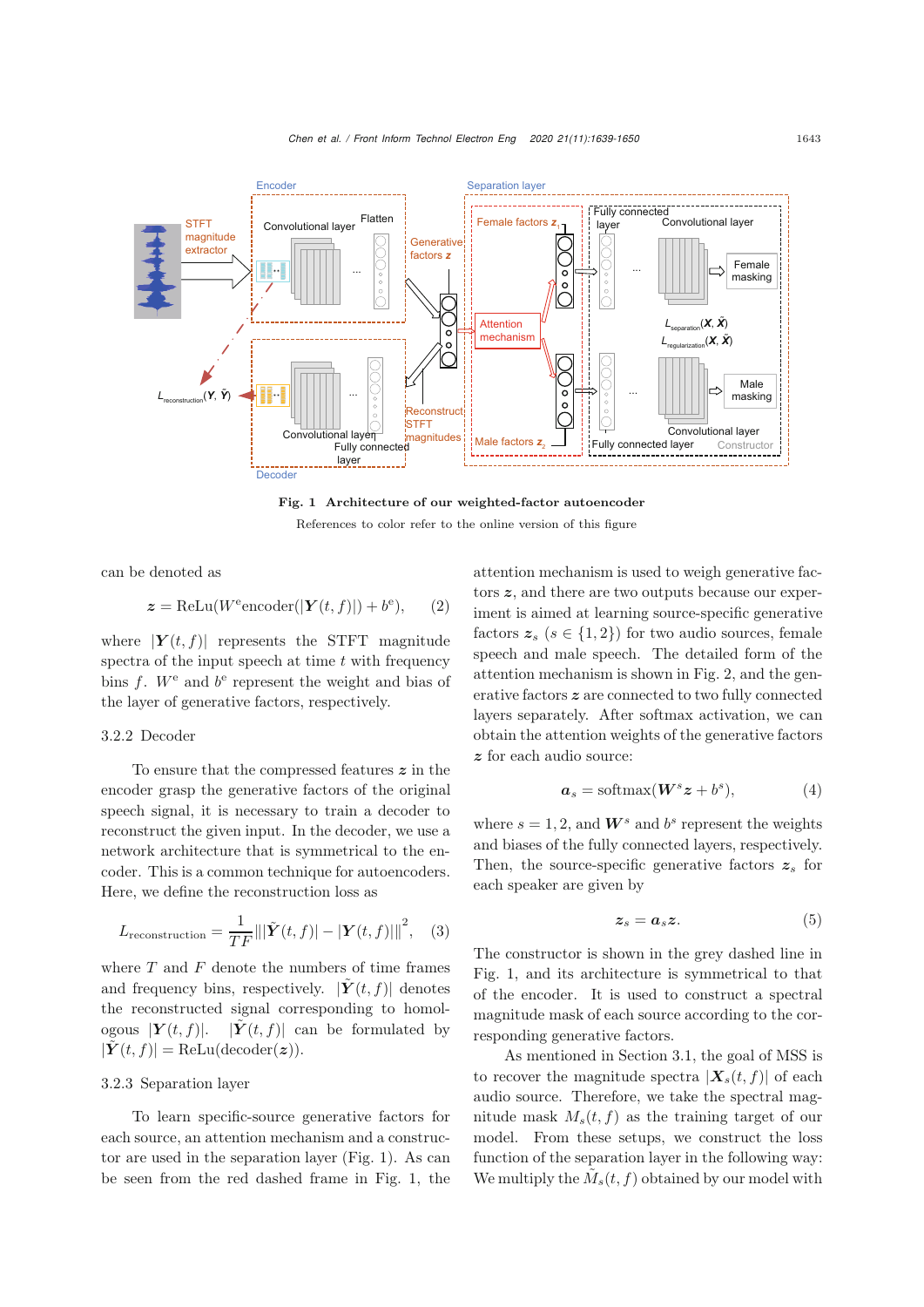

<span id="page-5-0"></span>Fig. 2 Latent attention mechanism in the separation layer

the magnitude spectra  $|\mathbf{Y}(t, f)|$  of the mixed speech to obtain the separated magnitude  $|\tilde{\mathbf{X}}_s(t, f)|$ , and then make a mean squared error with  $|\mathbf{X}_s(t, f)|$  to construct the separation loss as

<span id="page-5-1"></span>
$$
L_{\text{separation}} = \frac{1}{TF} \left[ \left\| |\tilde{\mathbf{X}}_1(t,f)| - |\mathbf{X}_1(t,f)| \right\|^2 + \left\| |\tilde{\mathbf{X}}_2(t,f)| - |\mathbf{X}_2(t,f)| \right\|^2 \right], \quad (6)
$$

where  $|\tilde{\mathbf{X}}_s(t, f)| = \tilde{M}_s(t, f) |\mathbf{Y}(t, f)|$  and  $\tilde{M}_s(t, f)$ sigmoid(constructor( $z<sub>s</sub>$ )) (Here,  $s=1, 2$ ). With the attention mechanism, this loss function can constrain  $z<sub>s</sub>$  to obtain respective source-specific generative factors from *z* for each speech source.

For MSS, one of the goals is to obtain a higher source-to-interference ratio (SIR). In other words, we would like to isolate one signal without containing other signals. Usually, we add a regularization term to the loss function to achieve this goal. Therefore, a discriminative training target [\(Huang et al., 2014](#page-11-9)) is introduced to maximize the difference between one speaker and the estimated version of the other. During the training process, we use this discriminative training target as a regularization term:

<span id="page-5-2"></span>
$$
L_{\text{regularization}} = -\frac{\alpha}{TF} \left[ \left\| |\tilde{\mathbf{X}}_1(t,f)| - |\mathbf{X}_2(t,f)| \right\|^2 + \left\| |\tilde{\mathbf{X}}_2(t,f)| - |\mathbf{X}_1(t,f)| \right\|^2 \right],\tag{7}
$$

where  $\alpha$  is an empirical constant in the range of 0.05– 0.20.

To achieve the best separation effect, we combine the separation loss in Eq. [\(6\)](#page-5-1), the regularization term in Eq. [\(7\)](#page-5-2), and the reconstruction loss in Eq. [\(3\)](#page-4-1). The final loss function of WFAE is given as

<span id="page-5-3"></span>
$$
L_{\text{WFAE}} = \lambda \cdot (L_{\text{separation}} + L_{\text{regularization}}) + L_{\text{reconstruction}},
$$
\n(8)

where the hyper-parameter  $\lambda$  weighs the contribution of speech separation and reconstruction.

## 4 Experiments

#### 4.1 Datasets

Since there are no public datasets containing both mixed speech and the corresponding clean speech, we choose three public universal databases to construct two-talker mixtures for experimental evaluations. These three public universal databases are TIMIT (DARPA TIMIT acoustic-phonetic continuous speech dataset) [\(Garofolo et al.](#page-10-10), [1993\)](#page-10-10), Mini LibriSpeech (a public speech corpus harvested from LibriSpeech) [\(Panayotov et al., 2015\)](#page-11-22), and Common Voice CN (a Mandarin Chinese database).

1. TIMIT

The TIMIT dataset is an acoustic-phonetic continuous speech corpus, consisting of 6300 sentences from 630 speakers in eight major dialects of the United States. About 70% of speakers are male, and the remaining are female. This popular benchmark dat[aset](#page-11-10) [for](#page-11-10) [MSS](#page-11-10) [has](#page-11-10) [been](#page-11-10) [widely](#page-11-10) [used](#page-11-10) [\(](#page-11-10)Wang YN [et](#page-11-15) [al.,](#page-11-15) [2016](#page-11-10)[;](#page-11-15) [Grais and Plumbley](#page-10-8)[,](#page-11-15) [2017](#page-10-8)[;](#page-11-15) Pandey et al., [2018\)](#page-11-15). We construct mixtures (each containing one female speaker and one male speaker) from the TIMIT training set at various signal-to-noise ratios (SNRs) uniformly chosen between 0 and 5 dB. In other words, each utterance in the constructed training set is a mixture of female and male voices, and a total of 9520 mixtures are constructed. In the same way, the test set of TIMIT is used to construct the mixed sounds, and the mixtures are divided into a speaker-independent verification set (unseen speakers) and a speaker-independent test set (unseen speakers), each of which has about 560 mixed waveforms. In addition, we generate about 560 mixed waveforms in the speaker-dependent test set (seen speakers) for subsequent experimental comparison.

## 2. Mini LibriSpeech

The LibriSpeech dataset is a new corpus of read English speech, suitable for training and evaluating speech separation and recognition systems. The Mini LibriSpeech corpus with 54 speakers speaking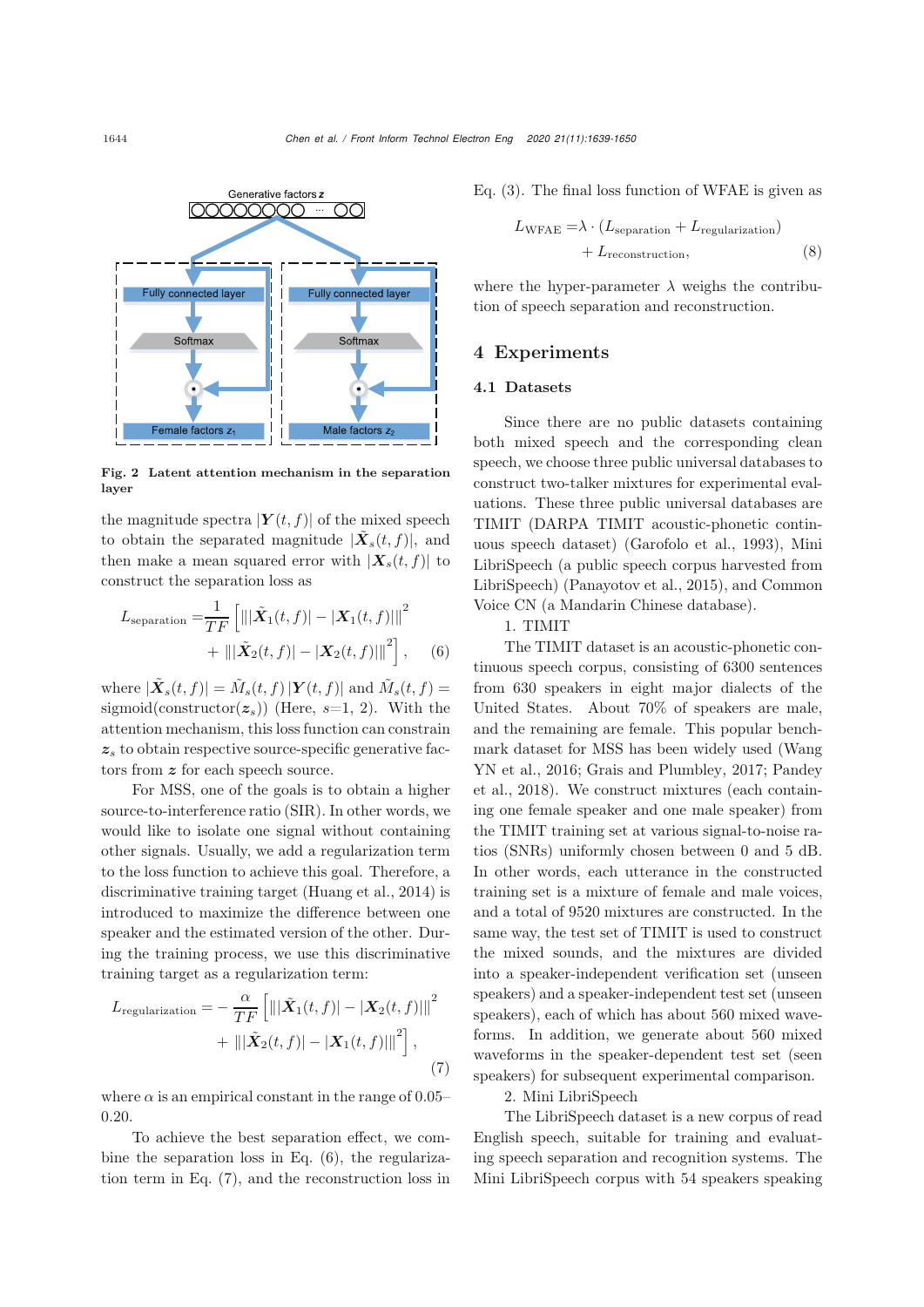approximately 2600 utterances is derived from the LibriSpeech corpus. The fact that the Mini LibriSpeech is a small subset of the LibriSpeech corpus leads to an inconsistent data distribution between the Mini LibriSpeech training set and test set. So, we put together the data from the training set and test set, and then construct speech mixtures with SNRs selected uniformly between 0 and 5 dB. The mixtures are divided into 4000 mixtures for the training set, 500 mixtures for the validation set, and 500 mixtures for the test set.

## 3. Common Voice CN

Common Voice is a project to help make voice recognition open to everyone. It is Mozilla's initiative to help teach machines how real people speak. This dataset consists of acoustic waveforms in various languages such as English, German, French, and Chinese. We perform experiments on the Chinese dataset (Common Voice CN) to evaluate the proposed method. Mixtures are created in the same way as in the Mini LibriSpeech corpus.

#### 4.2 Experimental setup

In our experiments, each sample is the stack (over 19 frames) of the 129-dimensional STFT spectral magnitude of the speech signal, computed with a sampling frequency of 8 kHz, a frame size of 32 ms, and a frame shift of 16 ms.

On the TIMIT database, we evaluate our method based on the source-to-distortion ratio (SDR), source-to-interference ratio (SIR), and source-to-artifact ratio (SAR). These were proposed in [Vincent et al.](#page-11-23) [\(2006](#page-11-23)). We compare our method with the benchmark models in [Pandey et al.](#page-11-15) [\(2018](#page-11-15)): no-mask, binary-mask, soft-mask, autoencoder, VAE, and deep-VAE. We also compare the performances of our system in different cases: (1) with and without generative factors of the original input (deep-VAE and  $zAE-MLP$ ); (2) with multilayer perception (MLP) or CNN structure in the encoder/decoder/constructor (zAE-MLP and zAE-CNN); (3) with and without a latent attention mechanism in the separation layer (zAE-CNN and WFAE-no reg); (4) with and without the regularization term (WFAE-no\_reg and WFAE). After carrying out the above experiments in the case of speaker-dependent sets, we show the corresponding results on a relatively challenging MSS case, speakerindependent MSS. On Mini LibriSpeech and Common Voice CN, we compare our method with deep-VAE [\(Pandey et al.](#page-11-15), [2018](#page-11-15)) since it is the best baseline model.

Specifically, no-mask, binary-mask, and softmask represent the type of masks used to train MSS as a conventional regression task. Autoencoder refers to compressing the mixed speech signal into lowdimensional information and constructing the speech of interest. VAE and deep-VAE replace the basic structure of the autoencoder with a variational autoencoder and a deep variational autoencoder, respectively, while keeping the operation of compression and construction unchanged. WFAE denotes the model proposed in this study. WFAE-no\_reg optimizes the model directly without using the regularization term. zAE-CNN, instead of using the attention mechanism in the separation layer, uses the simple fully connected layer directly without the regularization term. The difference between zAE-MLP and zAE-CNN is the replacement of the CNN structure with the MLP structure in the encoder/ decoder/constructor.

All the experiments are carried out with Ubuntu 16.04.9 LST, Python 3.5.5 with TensorFlow 1.8.0, and Keras 2.2.0 on an NVIDIA Tesla P100 GPU. The value of  $\alpha$  in Eq. [\(7\)](#page-5-2) is set to 0.05 to achieve SIR improvement and maintain SAR. This is derived from [Huang et al.](#page-11-9) [\(2014\)](#page-11-9). We perform a simple incremental search to choose the optimal number of units in generative factors (integers in [64, 1024]) and the hyper-parameter  $\lambda$  in Eq. [\(8\)](#page-5-3) (an integer in [1, 5]). The pair of parameters (number of units  $= 256$  and  $\lambda = 3$ ) is chosen. This gives the best results on the validation set. We use a training principle similar to that in [Kolbæk et al.](#page-11-24) [\(2017\)](#page-11-24), which means that the maximum number of training epochs is set to 100 and that the learning rate is set to 0.0005 with the decay equaling 1e-6. We use the loss function in Eq. [\(8\)](#page-5-3) on the validation set for early stopping, and the criterion for early stopping does no decrease in the loss on the validation set for 10 epochs.

#### 4.3 Performance evaluation

#### 4.3.1 Performance comparison on the TIMIT corpus

In this subsection, we first explain how to determine the hyper-parameter  $\lambda$  and the number of units in generative factors *z*, and then evaluate the separation performance based on three important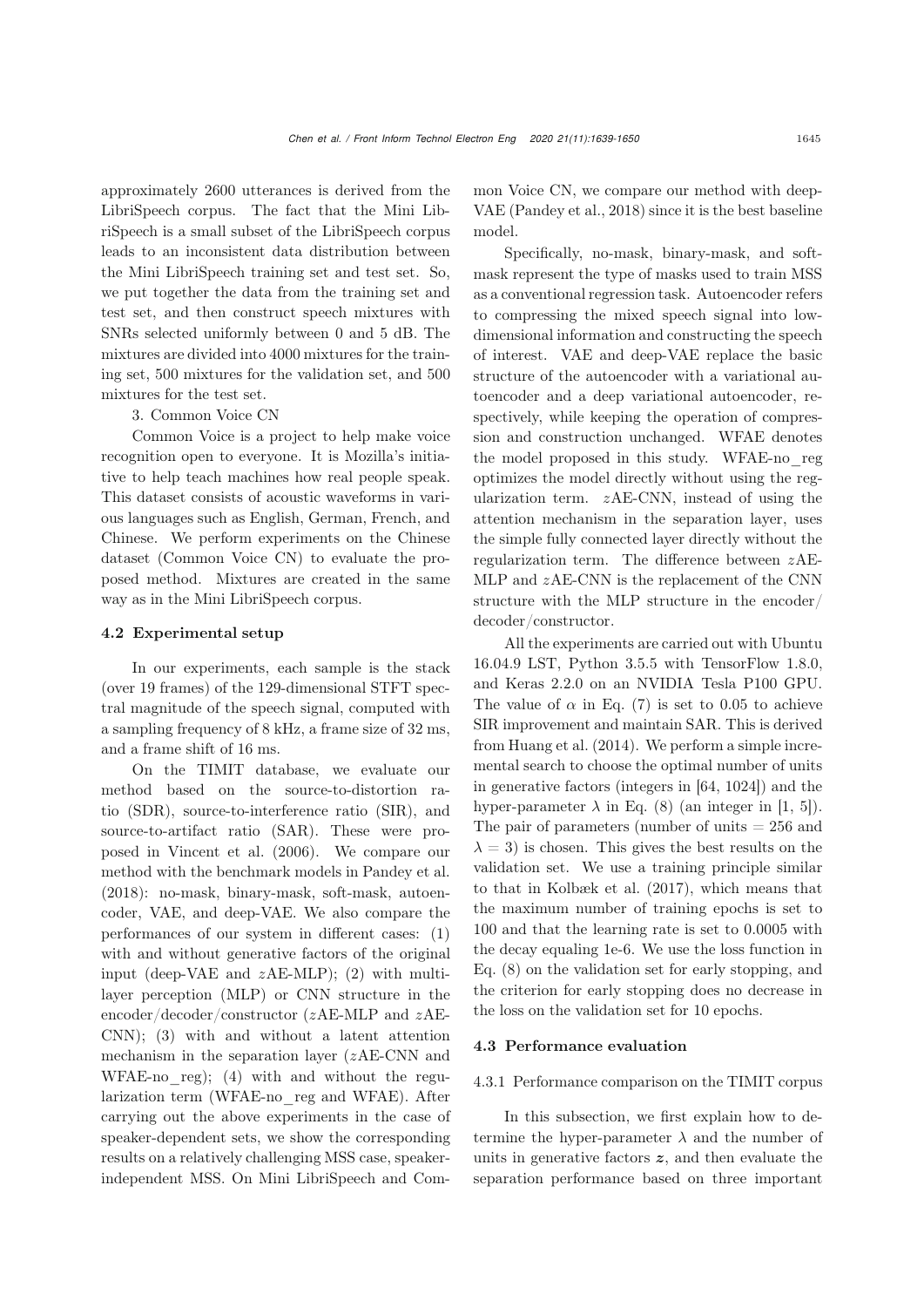metrics by comparing the methods of our system in four different cases with the baselines. We compare and analyze the results in the speaker-dependent and speaker-independent cases. In Table [1,](#page-7-0) the first half of the speaker-dependent results (no-mask, binarymask, soft-mask, autoencoder, VAE, and deep-VAE) comes directly from [Pandey et al.](#page-11-15) [\(2018](#page-11-15)). For fair comparison, we reproduce the two best baselines (VAE and deep-VAE) and conduct experiments on them with our created mixtures (seen speakers). Those results are listed in the second half of the speaker-dependent results. Results of our methods with our created mixtures (seen speakers and unseen speakers) are also shown in Table [1.](#page-7-0)

1. The number of units in generative factors and the hyper-parameter  $\lambda$ 

As can been seen from Fig. [3a](#page-7-1), the best results are obtained when the number of units is equal to 256, and too large or small values will lead to degradation of performance. It is easy to see from Fig. [3b](#page-7-1) that 3 is slightly more optimal than other values for  $\lambda$ . Thus, we choose this setting (units=256 and  $\lambda$ =3) in our experiments.

2. Speaker-dependent case

(1) Efficiency of the generative factors *z*

The goal of this subsection is to analyze whether the generative factors obtained by reconstructing the

<span id="page-7-0"></span>

|  | Table 1 Performance comparison on TIMIT |  |  |  |
|--|-----------------------------------------|--|--|--|
|--|-----------------------------------------|--|--|--|

| Setting     | Model       | SDR.<br>(dB) | <b>SIR</b><br>(dB) | SAR<br>(dB) |
|-------------|-------------|--------------|--------------------|-------------|
|             | No-mask     | 4.25         | 8.84               | 6.91        |
|             | Binary-mask | 3.51         | 12.50              | 4.33        |
|             | Soft-mask   | 4.25         | 8.44               | 6.91        |
|             | Autoencoder | 3.01         | 6.77               | 6.31        |
|             | VAE         | 6.03         | 8.80               | 7.02        |
| Speaker-    | $Deep-VAE$  | 6.13         | 8.85               | 7.16        |
| dependent   | VAE         | 5.84         | 10.32              | 8.21        |
|             | $Deep-VAE$  | 6.19         | 10.56              | 8.61        |
|             | $z$ AE-MLP  | 8.40         | 12.19              | 11.33       |
|             | $z$ AE-CNN  | 9.16         | 13.42              | 11.63       |
|             | WFAE-no reg | 9.43         | 13.79              | 11.82       |
|             | <b>WFAE</b> | 9.70         | 14.77              | 11.69       |
|             | $zAE-MLP$   | 7.94         | 11.67              | 11.00       |
| Speaker-    | $zAE-CNN$   | 8.34         | 12.44              | 11.05       |
| independent | WFAE-no reg | 8.67         | 12.88              | 11.26       |
|             | WFAE        | 8.81         | $13.75\,$          | 10.99       |

The first half of the speaker-dependent results comes from [Pandey et al.](#page-11-15) [\(2018](#page-11-15)), and the second half of the speakerdependent results comes from implemented baselines and our models with our created mixtures (seen speakers). The speaker-independent results come from our models with created unseen speakers. The best results are in bold

given input can bring better separation performance. Autoencoder, VAE, and deep-VAE compress the input signal into compressed features, and then use these compressed features to construct the target source directly. In the method of zAE-MLP, the original input is reconstructed by the decoder to ensure that the compressed features capture the generative factors, and then the mixed speech is separated by the generative factors. From the results in Table [1,](#page-7-0) we can see that zAE-MLP outperforms the best baseline model deep-VAE with an improvement of about 2.21, 1.63, and 2.72 dB for SDR, SIR, and SAR, respectively. This shows that our proposed method can learn the source-specific information through generative factors *z*, and thus achieve improvement in separating mixed speech.

(2) MLP vs. CNN in the encoder/decoder/ constructor

In this subsection, we discuss the results of our methods with different networks (MLP or CNN) in the encoder/decoder/constructor. From the results in Table [1,](#page-7-0) we can see that SDR, SIR, and SAR increase at varying degrees when CNN is used in the encoder/decoder/constructor. The reason is that the common MLP can handle only one frame of speech signal at a time. If we need to treat a segment of speech signal once by MLP, the segment must be flattened into one-dimensional data. However, CNN can deal with a two-dimensional segment directly, so it can learn better features than an MLP. In addition, if MLP addresses one segment of speech at a time, then the model needs more parameters, which may lead to slow convergence. CNN can process a segment of speech signal at the same time with fewer parameters. Therefore, we can conclude that



<span id="page-7-1"></span>Fig. 3 Model ablation on the number of units in generative factors (a) and the hyper-parameter  $\lambda$  (b)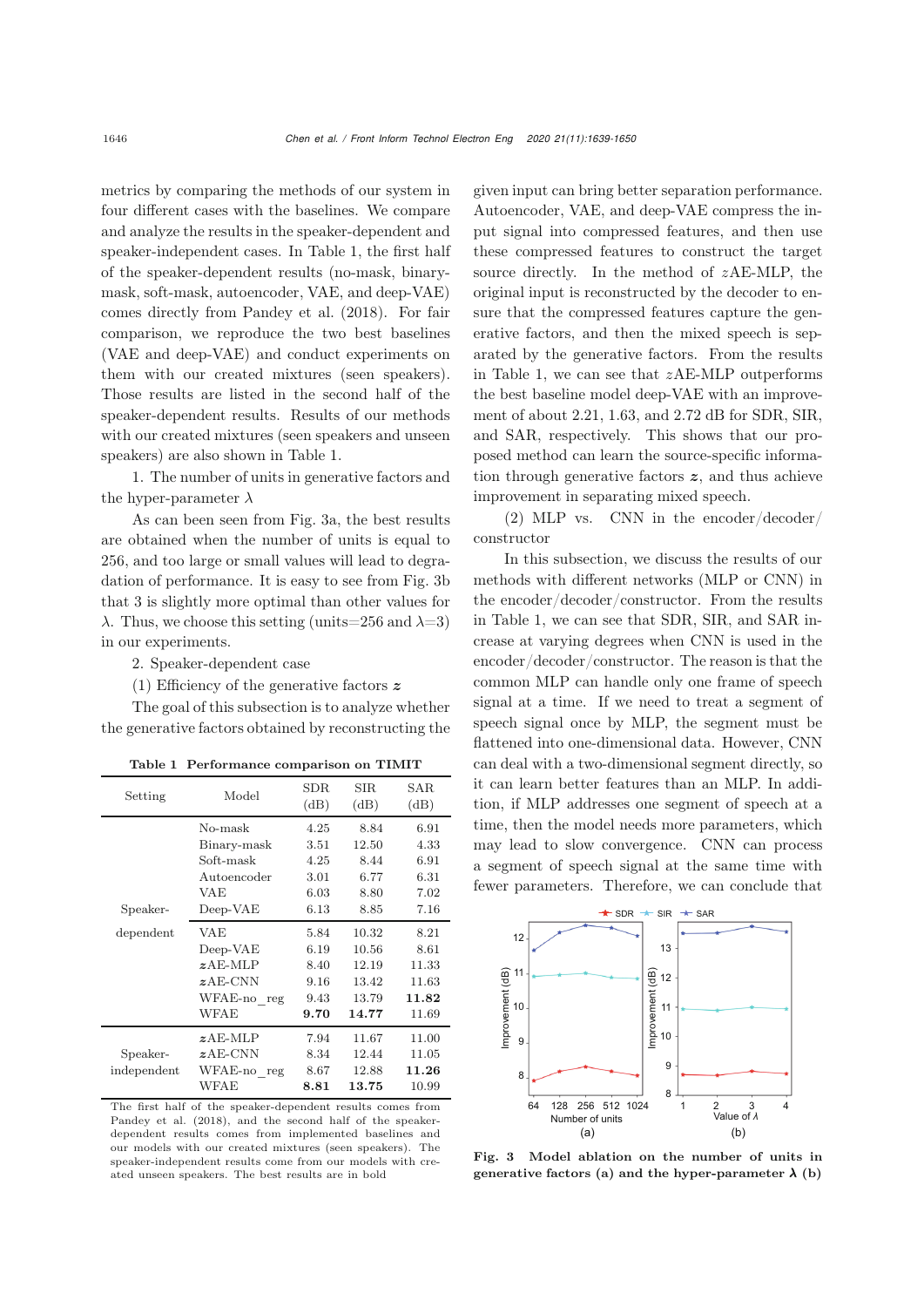CNN is more suitable as the structure of the encoder/decoder, and is also more suitable for constructing the target source in the autoencoder and related architectures.

(3) Benefit of the latent attention mechanism and regularization term

A major contribution of our structure is to introduce the latent attention mechanism. With the attention mechanism, WFAE-no\_reg can improve the SDR, SIR, and SAR over zAE-CNN, as shown in Table [1.](#page-7-0) This indicates that the attention mechanism helps the model learn discriminatively sourcespecific generative factors for speakers of different sexes, so that the mixed speech can be better separated. In addition, by adding a regularization term in the loss function, one source can be isolated from the other easily, resulting in higher SDR and SIR. Although SAR decreases a little compared with the case without the regularization term, it is in line with the results in [Huang et al.](#page-11-9) [\(2014](#page-11-9)). Ultimately, WFAE significantly outperforms the deep-VAE approach with 3.51-dB SDR, 4.21-dB SIR, and 3.08-dB SAR improvements.

#### 3. Speaker-independent case

We compare the methods of zAE-MLP, zAE-CNN, WFAE-no\_reg, and WFAE in the speakerindependent case, and the results are shown in Table [1.](#page-7-0) In the speaker-independent case, our proposed WFAE achieves better performance than the other three methods. It is demonstrated that the latent source-specific generative factors learned by WFAE still work better than those learned by the other three methods in the speaker-independent case. In addition, the changing trend of the experimental results of these four methods in the speaker-independent case is similar to that in the speaker-dependent case. We can easily see that the three metrics of WFAE in the speaker-independent case are slightly lower than those of WFAE in the speaker-dependent case, which is also the case for  $zAE-MLP$ ,  $zAE-CNN$ , and WFAE-no\_reg. Importantly, all the results in the speaker-independent case are far higher than those of the best baseline deep-VAE in the speaker-dependent case. This indicates that WFAE has great success on the relatively challenging MSS case, namely, speakerindependent MSS.

4. Analysis of the training cost and practicality

The experimental setup of [Pandey et al.](#page-11-15) [\(2018](#page-11-15)) combines the voices of male and female speakers and trains an individual model for each target speaker. That is to say, they have to train a large number of models. Then, the cost of computing resources is high, and it is difficult to apply the results to reallife scenarios. Different from [Pandey et al.](#page-11-15) [\(2018\)](#page-11-15), we drive our model to separate the mixed speech of female and male speakers with a single speakerindependent model. Compared with the scheme in [Pandey et al.](#page-11-15) [\(2018](#page-11-15)), a lot of computational resources can be saved. Our proposed model is more suitable for real applications.

4.3.2 Performance comparison between deep-VAE and WFAE on Mini LibriSpeech and Common Voice CN

In addition, we conduct comparisons to evaluate the performance of the proposed model on the Mini LibriSpeech corpus. We reproduce the framework of the best baseline deep-VAE, and list SDR, SIR, and SAR improvements in Table [2.](#page-8-0) The results are consistent with those on the TIMIT dataset. However, as can be seen from Table [2,](#page-8-0) the performances of deep-VAE and WFAE on the Mini LibriSpeech corpus are both slightly inferior to that on the TIMIT dataset. The reason is that Mini LibriSpeech is derived from the LibriSpeech corpus, which leads to an inconsistent data distribution.

Experiments on Common Voice CN are performed to prove the generalization of the proposed method, and similar performance superiority can be seen in Table [3.](#page-8-1) For SDR, SIR, and SAR, the results of WFAE are 11.02, 16.90, and 12.54 dB, with improvements of 2.77, 1.98, and 3.10 dB over deep-VAE, respectively.

Table 2 SDR, SIR, and SAR results on Mini LibriSpeech

<span id="page-8-0"></span>

| Model      | $SDR$ (dB) | $SIR$ (dB) | $SAR$ (dB) |
|------------|------------|------------|------------|
| $Deep-VAE$ | 5.86       | 12.35      | 7.29       |
| WFA E      | 7.76       | 13.29      | 9.66       |

The best results are in bold

<span id="page-8-1"></span>Table 3 SDR, SIR, and SAR results on Common Voice CN

| Model       | $SDR$ (dB) | $SIR$ (dB) | $SAR$ (dB) |
|-------------|------------|------------|------------|
| $Deep-VAE$  | 8.25       | 14.92      | 9.44       |
| <b>WFAE</b> | 11.02      | 16.90      | 12.54      |

The best results are in bold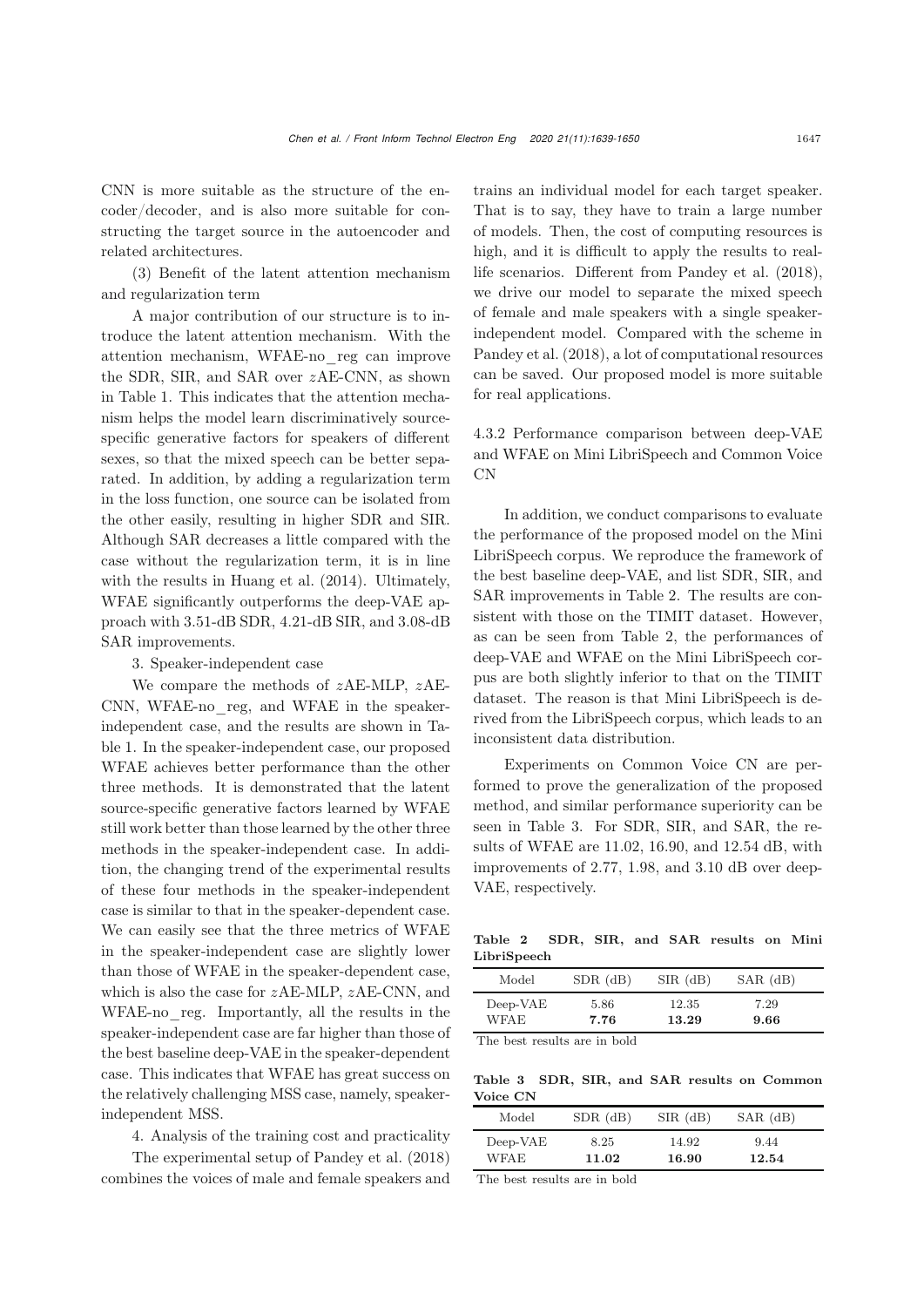#### 4.3.3 Discriminative feature visualization

To gain intuitive understanding of the learned source-specific generative factors and discriminative features, we visualize and compare the distributions of the features learned by deep-VAE and WFAE. Fig. [4](#page-9-0) shows the feature distributions for 750 samples on the TIMIT dataset. We clearly see that WFAE learns a discriminative and compact feature representation, ultimately leading to better speech separation performance. It is easier for WFAE to find a more straightforward boundary between the female features and male features than deep-VAE. Thus, the effectiveness of our method for MSS is clearly demonstrated.

# 4.3.4 Visualization of clean and separated speeches with WFAE

To further demonstrate the performance of WFAE, we randomly choose a set of separated results, including original mixed speech, reconstructed mixed speech, clean speeches, and separated speeches (Fig. [5\)](#page-10-11). The waveforms in Fig. [5](#page-10-11) clearly show that the reconstructed mixed speech is almost identical to the original mixed speech, which means that the compressed features capture the generative factors of mixed speech successfully. Comparing the separated speeches with the corresponding clean speeches, we can observe that the waveform of the separated speech 1 is nearly the same as that of clean speech 1. This also works for the separated speech 2 and clean speech 2. This demonstrates the separation capability of our model for MSS intuitively.

# 5 Conclusions and future work

Generative factor is an important research issue for MSS. In this study, we have proposed a novel model, WFAE, to learn source-specific generative factors and a set of discriminative features for each audio source. Compared with current autoencoderbased approaches, our proposed architecture has achieved superior speech separation performance with great SDR, SIR, and SAR improvements on a more difficult MSS case, speaker-independent MSS.

In our opinion, these improvements may be useful in other speech processing tasks such as speech enhancement and speech denoising. We believe that the WFAE framework can be extended to recurrent neural network (RNN) and convolutional RNN (CRNN) to obtain more discriminative features that also capture temporal information. We are currently working on this idea. In the future, we plan to extend the proposed method to separate gender-independent mixed speeches. Introducing time-domain separation methods into our model is also a direction worth studying.

# Contributors

Jing-jing CHEN and Qi-rong MAO designed the research. Jing-jing CHEN processed the data. Jing-jing CHEN and Qi-rong MAO drafted the manuscript. You-cai QIN, Shuang-qing QIAN, and Zhi-shen ZHENG helped organize the manuscript. Jing-jing CHEN and Qi-rong MAO revised and finalized the paper.

#### Compliance with ethics guidelines

Jing-jing CHEN, Qi-rong MAO, You-cai QIN, Shuang-



<span id="page-9-0"></span>Fig. 4 Feature distributions from deep-VAE (a) and our WFAE method (b)

Features are extracted from the first hidden layer after the layer of generative factors and then mapped to a two-dimensional space using t-SNE [\(van der Maaten and Hinton](#page-11-25), [2008\)](#page-11-25)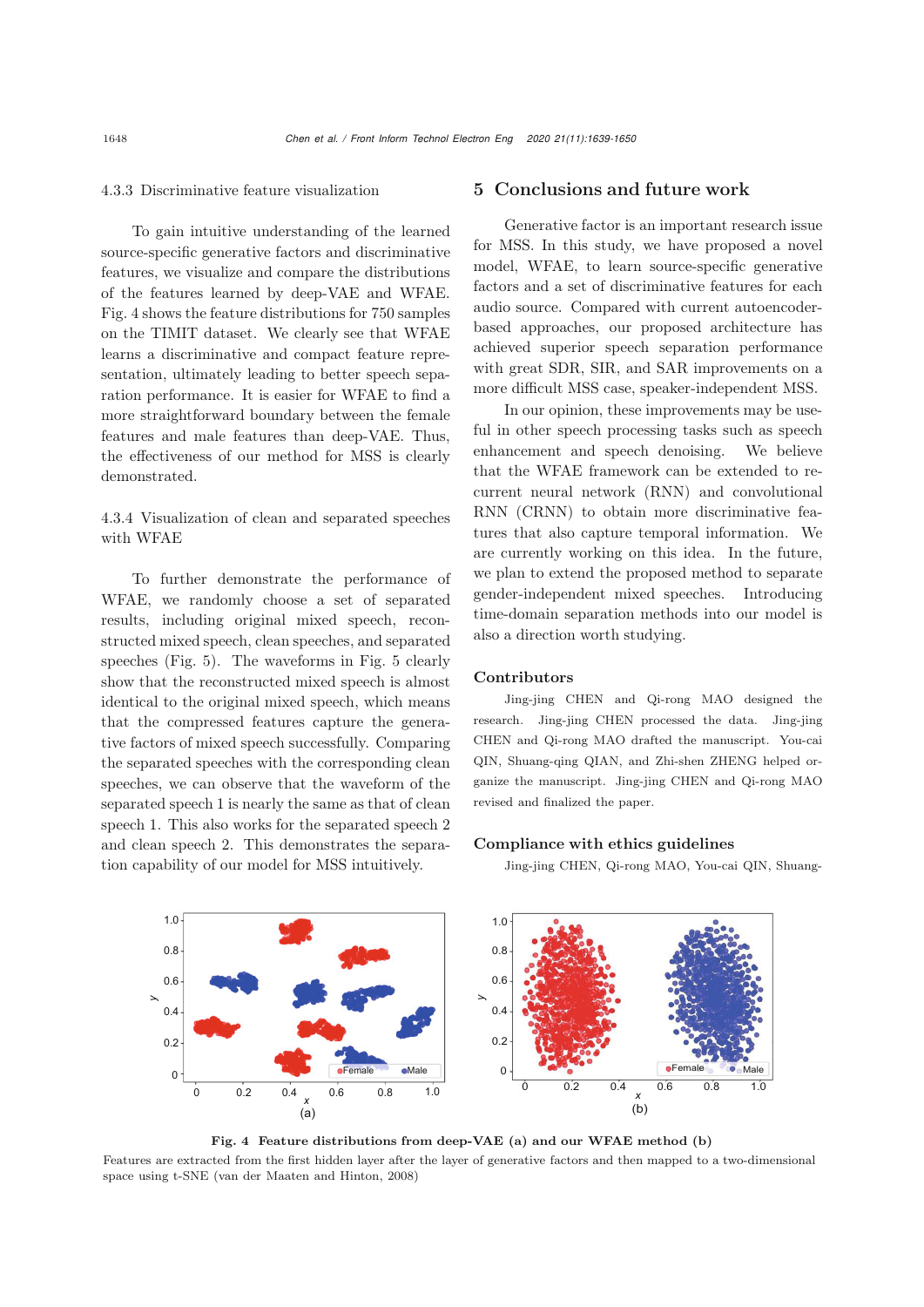

<span id="page-10-11"></span>Fig. 5 Speech separation examples using the TIMIT dataset: (a) mixture of two speakers; (b) reconstructed mixed speech; (c) clean speech of speaker 1; (d) separated speech of speaker 1; (e) clean speech of speaker 2; (f) separated speech of speaker 2

qing QIAN, and Zhi-shen ZHENG declare that they have no conflict of interest.

#### References

- <span id="page-10-0"></span>Araki S, Sawada H, Mukai R, et al., 2007. Underdetermined blind sparse source separation for arbitrarily arranged multiple sensors. *Signal Process*, 87(8):1833-1847. https://doi.org/10.1016/j.sigpro.2007.02.003
- <span id="page-10-1"></span>Benesty J, Chen JD, Huang YT, 2008. Microphone Array Signal Processing. Springer, Berlin, Germany.
- <span id="page-10-2"></span>Bregman AS, 1990. Auditory Scene Analysis: the Perceptual Organization of Sound. The MIT Press, Cambridge.
- <span id="page-10-3"></span>Brown GJ, Cooke M, 1994. Computational auditory scene analysis. *Comput Speech Lang*, 8(4):297-336. https://doi.org/10.1006/csla.1994.1016
- <span id="page-10-7"></span>Chen Z, Luo Y, Mesgarani N, 2017. Deep attractor network for single-microphone speaker separation. Proc IEEE Int Conf on Acoustics, Speech and Signal Processing, p.246-250.

https://doi.org/10.1109/ICASSP.2017.7952155

<span id="page-10-9"></span>Erdogan H, Hershey JR, Watanabe S, et al., 2015. Phasesensitive and recognition-boosted speech separation using deep recurrent neural networks. Proc IEEE Int Conf on Acoustics, Speech and Signal Processing, p.708-712. https://doi.org/10.1109/ICASSP.2015.7178061

- <span id="page-10-10"></span>Garofolo JS, Lamel LF, Fisher WM, et al., 1993. DARPA TIMIT Acoustic-Phonetic Continous Speech Corpus CD-ROM. NIST Speech Disc 1-1.1. NASA STI/Recon Technical Report, NASA, USA.
- <span id="page-10-4"></span>Ghahramani Z, Jordan MI, 1997. Factorial hidden Markov models. *Mach Learn*, 29(2-3):245-273. https://doi.org/10.1023/A:1007425814087
- <span id="page-10-5"></span>Gou JP, Yi Z, Zhang D, et al., 2018. Sparsity and geometry preserving graph embedding for dimensionality reduction. *IEEE Access*, 6:75748-75766. https://doi.org/10.1109/ACCESS.2018.2884027
- <span id="page-10-8"></span>Grais EM, Plumbley MD, 2017. Single channel audio source separation using convolutional denoising autoencoders. Proc IEEE Global Conf on Signal and Information Processing, p.1265-1269.

https://doi.org/10.1109/GlobalSIP.2017.8309164

<span id="page-10-6"></span>Hershey JR, Chen Z, Le Roux J, et al., 2016. Deep clustering: discriminative embeddings for segmentation and separation. Proc IEEE Int Conf on Acoustics, Speech and Signal Processing, p.31-35. https://doi.org/10.1109/ICASSP.2016.7471631